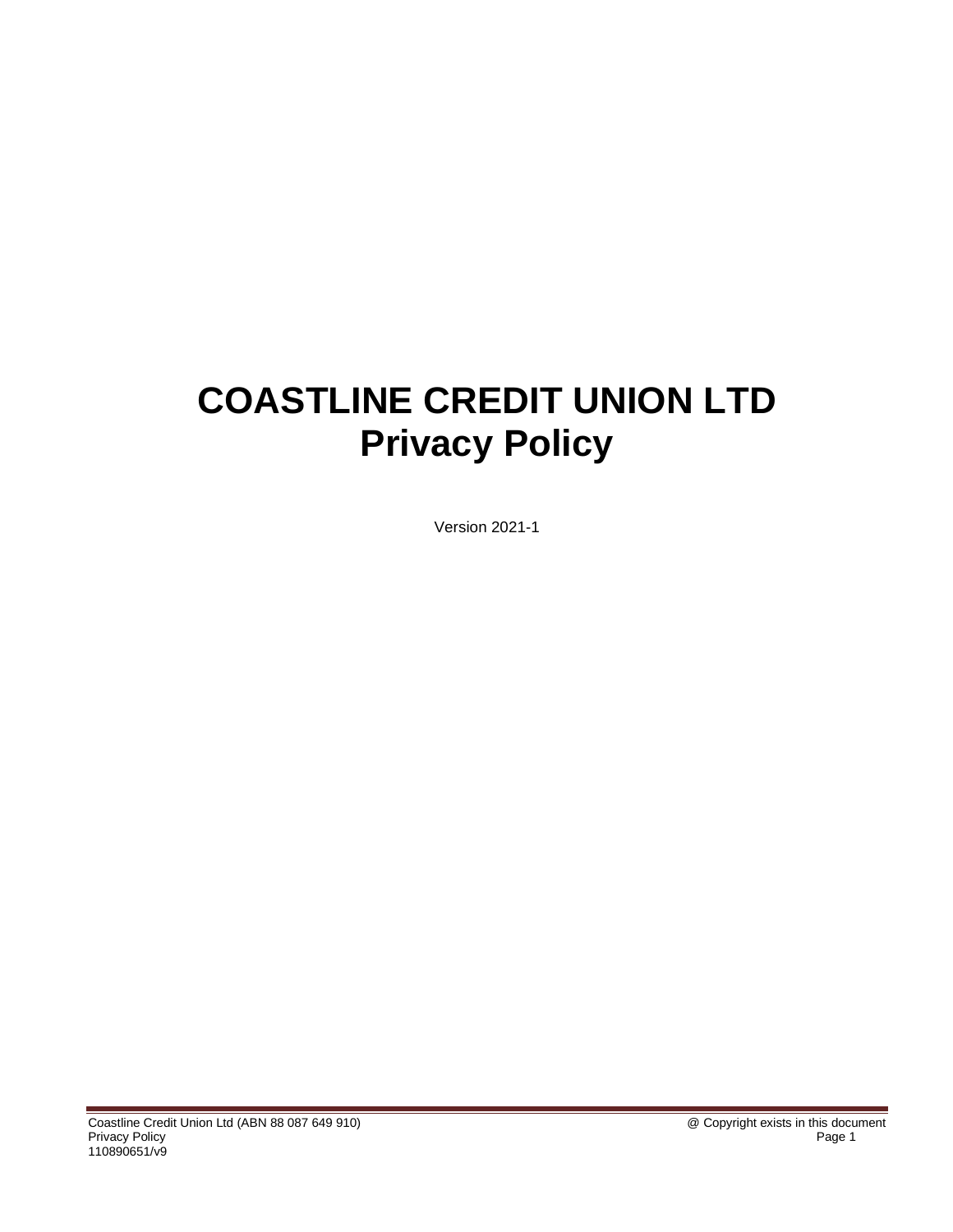# *COASTLINE CREDIT UNION LTD* **Privacy Policy**

*Coastline Credit Union Ltd (ABN 88 087 649 910)* ('we', 'us', 'our') is bound by the Australian Privacy Principles under the *Privacy Act* 1988 (Cth) (**Privacy Act**). We are also bound by Division 3 of Part IIIA of the Privacy Act, which regulates the handling of credit information, credit eligibility information and related information by credit providers; and the Credit Reporting Privacy Code.

This Privacy Policy outlines how we deal with your personal information (including credit-related information), as well as our legal obligations and rights as to that information. If we agree with you to use or disclose any of your personal information in ways which differ to those stated in this Privacy Policy, the provisions of that agreement will prevail to the extent of any inconsistency.

### **1. Key types of information**

Certain words have special meanings when used in this Privacy Policy. These are shown below.

"Personal information" means information or an opinion about an individual who is identified, or who can reasonably be identified, from the information. Although we try to make sure that all information we hold is accurate, "personal information" also includes any inaccurate information about the individual.

"Credit eligibility information" means information that has been obtained from a credit reporting body, or that has been derived from that information, that is about an individual's credit worthiness.

"Credit information" means personal information that includes the following:

- information about an individual, like their name and address, that we may use to identify that individual
- information about an individual's current or terminated consumer credit accounts and, from 12 March 2014, an individual's repayment history
- the type and amount of credit applied for in any previous consumer or commercial credit applications to any credit provider, where that credit provider has requested information
- information about an individual from a credit reporting body
- information about consumer credit payments overdue for at least 60 days and for which collection action has started
- advice that payments that were previously notified to a credit reporting body as overdue are no longer overdue
- information about new credit arrangements an individual may have made with a credit provider, in relation to consumer credit currently or previously held, to deal with any defaults or serious credit infringements by that individual
- information about court judgments which relate to credit that an individual has obtained or applied for
- information about an individual on the National Personal Insolvency Index
- publicly available information about an individual's credit worthiness, and
- an opinion of a credit provider that an individual has committed a serious credit infringement of credit provided by that credit provider.

We may not hold all of these kinds of information about a particular individual. However, if we hold any of these kinds of information, it is protected as "credit information" under this Privacy Policy.

"Credit-related information" means credit information, credit eligibility information and related information.

# **2. Collection**

Wherever possible, we will collect personal information (including credit information) directly from you. This information will generally come from what you provide in your application for one of our products or services and supporting documentation.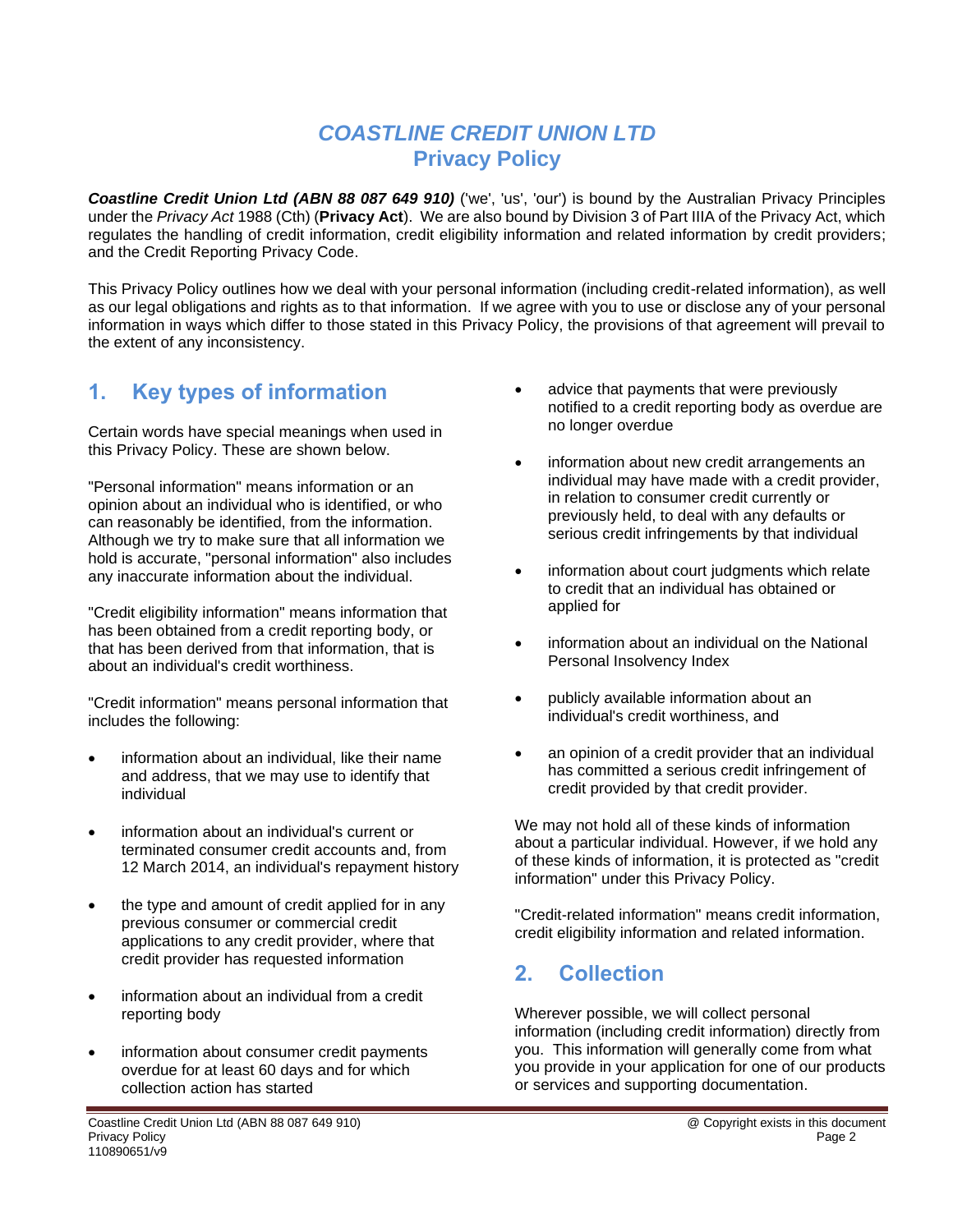We only ask for personal information relevant to our business relationship with a customer. When you apply for one of our products or services, we may request:

- identifying information, like your name, address and other contact details and your date of birth
- information about your financial position, like your income, expenses, savings and assets and any (other) credit arrangements
- your employment details
- your tax file number, and
- your reasons for applying for a product or service.

We may also collect personal information (including credit-related information) about you from third parties, such as any referees that you provide, your employer, other credit providers and third party service providers including credit reporting bodies. Credit reporting bodies collect credit information about individuals which they provide as credit reports to credit providers and others in the credit industry to assist them in managing credit risk, collecting debts and other activities. From 12 March 2014, you can also ask a credit reporting body, through contact details on their website, not to use or disclose your personal information if you believe on reasonable grounds that you have been or are likely to be a victim of fraud, including identity fraud.

Some information is created through our internal processes, like credit eligibility scoring information.

### **3. Use**

We may use your personal information (including credit-related information) for the purpose of providing products and services to you and managing our business. This may include:

- assessing and processing your application for the products and services we offer
- establishing and providing our systems and processes to provide our products and services to you
- executing your instructions
- charging and billing
- uses required or authorised by law
- maintaining and developing our business systems and infrastructure
- research and development
- collecting overdue payments due under our credit products
- managing our rights and obligations regarding external payment systems, or
- direct marketing.

In general, we do not use or disclose your personal information (including credit-related information) for a purpose other than:

- a purpose set out in this Privacy Policy
- a purpose you would reasonably expect
- a purpose required or permitted by law, or
- a purpose otherwise disclosed to you to which you have consented.

### **4. Disclosure**

We may disclose your personal information (including credit-related information) to other organisations, for example:

- our related companies
- external organisations that are our assignees, agents or contractors
- external service providers to us, such as organisations which we use to verify your identity, payment systems operators, mailing houses and research consultants
- insurers and re-insurers, where insurance is provided in connection with our services to you
- superannuation funds, where superannuation services are provided to you
- other financial institutions, for example, when you apply for a loan from another credit provider and you agree to us providing information
- credit reporting bodies, including disclosing that you are in default under a credit agreement or commit a serious credit infringement, if that is the case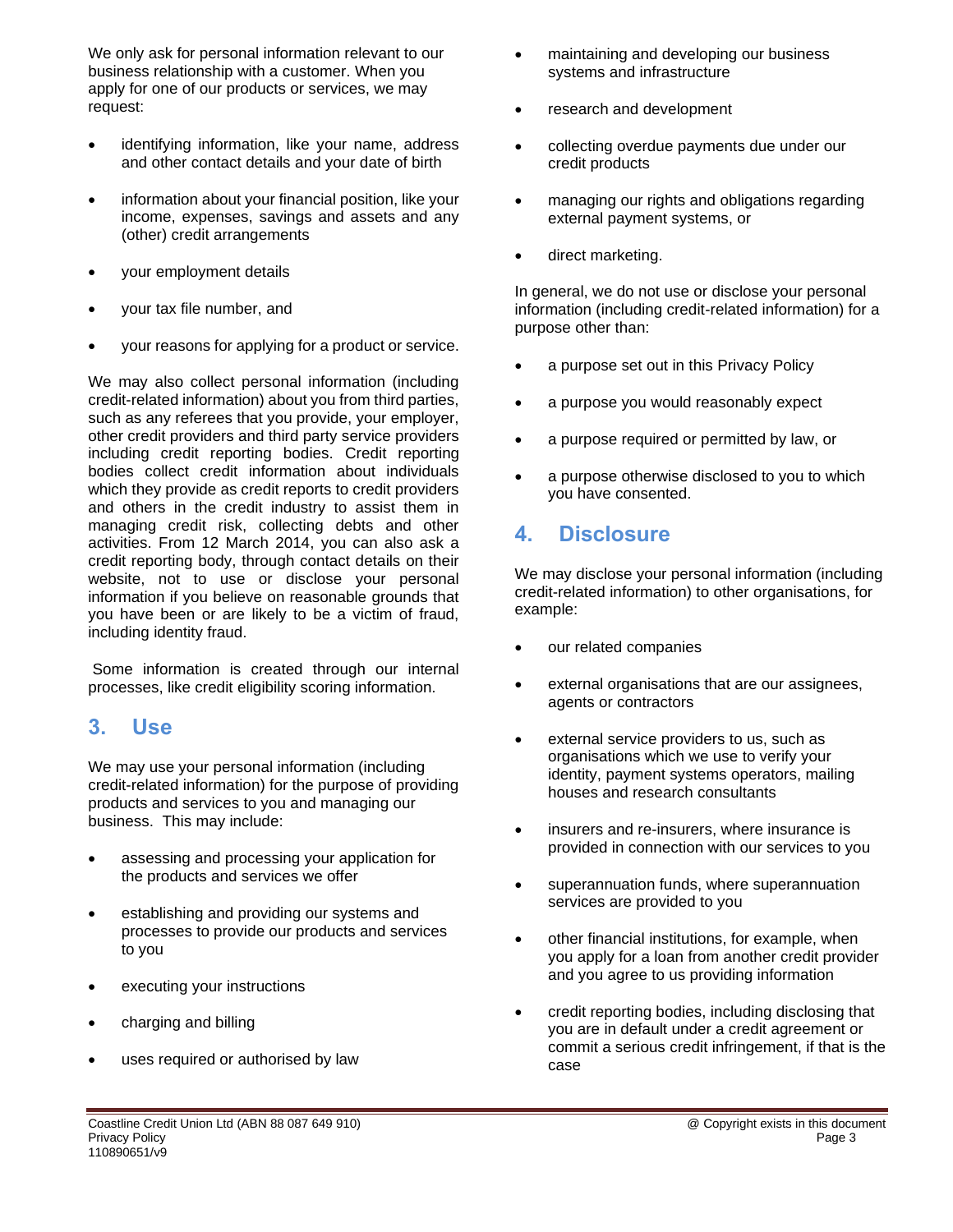- lenders' mortgage insurers, where relevant to credit we have provided
- debt collecting agencies, if you have not repaid a loan as required
- our professional advisors, such as accountants, lawyers and auditors
- state or territory authorities that give assistance to facilitate the provision of home loans to individuals
- certain entities that have bought or otherwise obtained an interest in your credit product, or that are considering doing so, and their professional advisors
- your representative, for example, lawyer, mortgage broker, financial advisor or attorney, as authorised by you,

or

if required or authorised by law, to government and regulatory authorities.

We will take reasonable steps to ensure that these organisations are bound by sufficient confidentiality and privacy obligations with respect to the protection of your personal information.

We will not disclose your personal information overseas, including your credit information and credit eligibility information.

### **5. Sensitive information**

Where it is necessary to do so, we may collect personal information about you that is sensitive. Sensitive information includes information about an individual's health, and membership of a professional or trade association.

Unless we are required or permitted by law to collect that information, we will obtain your consent. However, if the information relates directly to your ability to meet financial obligations that you owe to us, you are treated as having consented to its collection.

# **6. Refusal of credit applications**

We may refuse an application for consumer credit made by you individually or with other applicants. Our refusal may be based on credit eligibility information obtained from a credit reporting body about either you, another applicant or another person proposed as guarantor. In that case, we will give you written notice that the application has been refused on the basis of that information. We will tell you the name and contact details of the relevant credit reporting body and other relevant information.

# **7. Security**

We take all reasonable steps to ensure that your personal information (including credit-related information), held on our website or otherwise, is protected from:

- misuse, interference and loss, and
- unauthorised access, disclosure or modification.

We ask you to keep your passwords and personal identification numbers safe, in accordance with our suggestions.

When we no longer require your personal information (including when we are no longer required by law to keep records relating to you), we take reasonable steps to ensure that it is destroyed or de-identified.

### **8. Website**

This section explains how we handle personal information and credit information collected from our website. If you have any questions or concerns about transmitting your personal information via the internet, you may contact our Privacy Officer, whose details are in paragraph 14 of this Privacy Policy, as there are other ways for you to provide us with your personal information.

#### Visiting our website

Anytime you access an unsecured part of our website, that is, a public page that does not require you to log on, we will collect information about your visit, such as:

- the time and date of the visit
- any information or documentation that you download
- your browser type, and
- internet protocol details of the device used to access the site.

Our website also includes a number of calculators, which may require you to enter your personal details.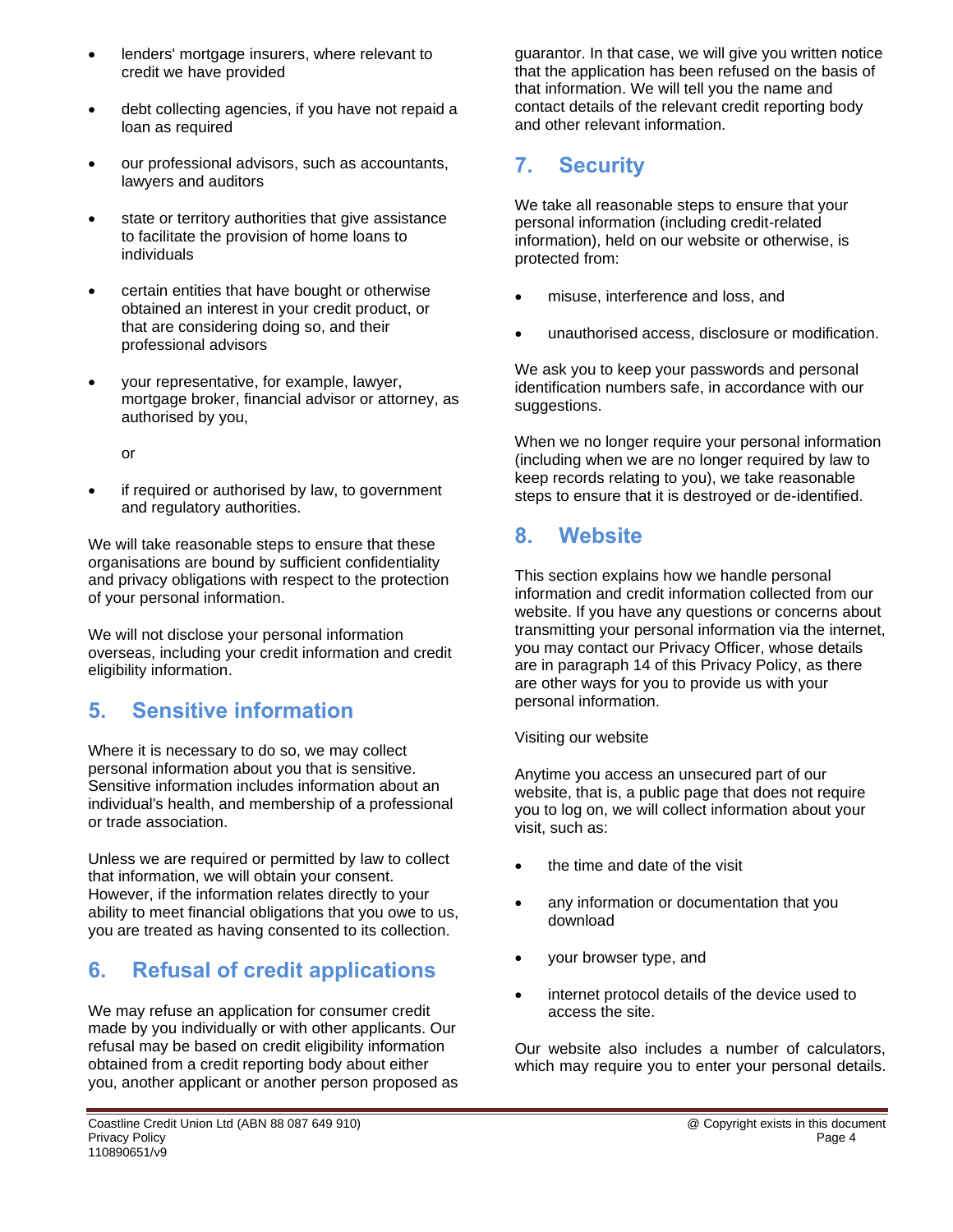If you save the data you enter on the calculator, this information will be stored.

#### **Cookies**

A "cookie" is a small text file which is placed on your internet browser and which we may access each time you visit our website. When you visit the secured pages of our website (ie pages that you have to provide login details to access) we use cookies for security and personalisation purposes. When you visit the unsecured pages of our website (ie public pages that you can access without providing login details) we use cookies to obtain information about how our website is being used.

You may change the settings on your browser to reject cookies, however doing so might prevent you from accessing the secured pages of our website.

#### Email

When we receive emails, we will retain the content of the email and our response to you where we consider it necessary to do so.

Your email address will only be used or disclosed for the purpose for which is was provided. It will not be added to any mailing lists or used for any other purpose without your consent.

#### **Security**

We use up-to-date security measures on our website to protect your personal information and your credit information. Any data containing personal, credit or related information which we transmit via the internet is encrypted. However, we cannot guarantee that any information transmitted via the internet by us, or yourself, is entirely secure. You use our website at your own risk.

#### Links on our website

Our website may contain links to third party websites. The terms of this Privacy Policy do not apply to external websites. If you wish to find out how any third parties handle your personal information or credit information, you will need to obtain a copy of their privacy policy.

### **9. Access**

You may request access to the personal information (including credit-related information) that we hold

about you at any time from our Privacy Officer whose details are in paragraph 14 of this Privacy Policy.

We will respond to your request for access within a reasonable time. If we refuse to give you access to any of your personal information, we will provide you with reasons for the refusal and the relevant provisions of the Privacy Act that we rely on to refuse access. You can contact our Privacy Officer if you would like to challenge our decision to refuse access.

We may recover the reasonable costs of our response to a request for access to personal information.

### **10. Accuracy**

We take reasonable steps to make sure that the personal information (including credit-related information) that we collect, use or disclose is accurate, complete and up-to-date. However, if you believe your information is incorrect, incomplete or not current, you can request that we update this information by contacting our Privacy Officer whose details are in paragraph 14 of this Privacy Policy.

### **11. Marketing**

We may use your personal information, including your contact details, to provide you with information about products and services, including those of third parties, which we consider may be of interest to you. We are permitted to do this while you are our customer, and even if you are on the Do Not Call Register.

We may also provide your details to other organisations for specific marketing purposes.

We will consider that you consent to this, unless you opt out. You may opt out at any time if you no longer wish to receive marketing information or do not wish to receive marketing information through a particular channel, like email. In order to do so, you will need to request that we no longer send marketing materials to you or disclose your information to other organisations for marketing purposes. You can make this request by contacting our Privacy Officer whose details are in paragraph 14 of this Privacy Policy*,* or by 'unsubscribing' from our email marketing messages, which always include an unsubscribe option.

To help us reach the right people with our credit direct marketing, we may ask a credit reporting body to "pre-screen" a list of potential recipients of our direct marketing against our eligibility criteria to remove recipients that do not meet those criteria. From 12 March 2014, the credit reporting body cannot use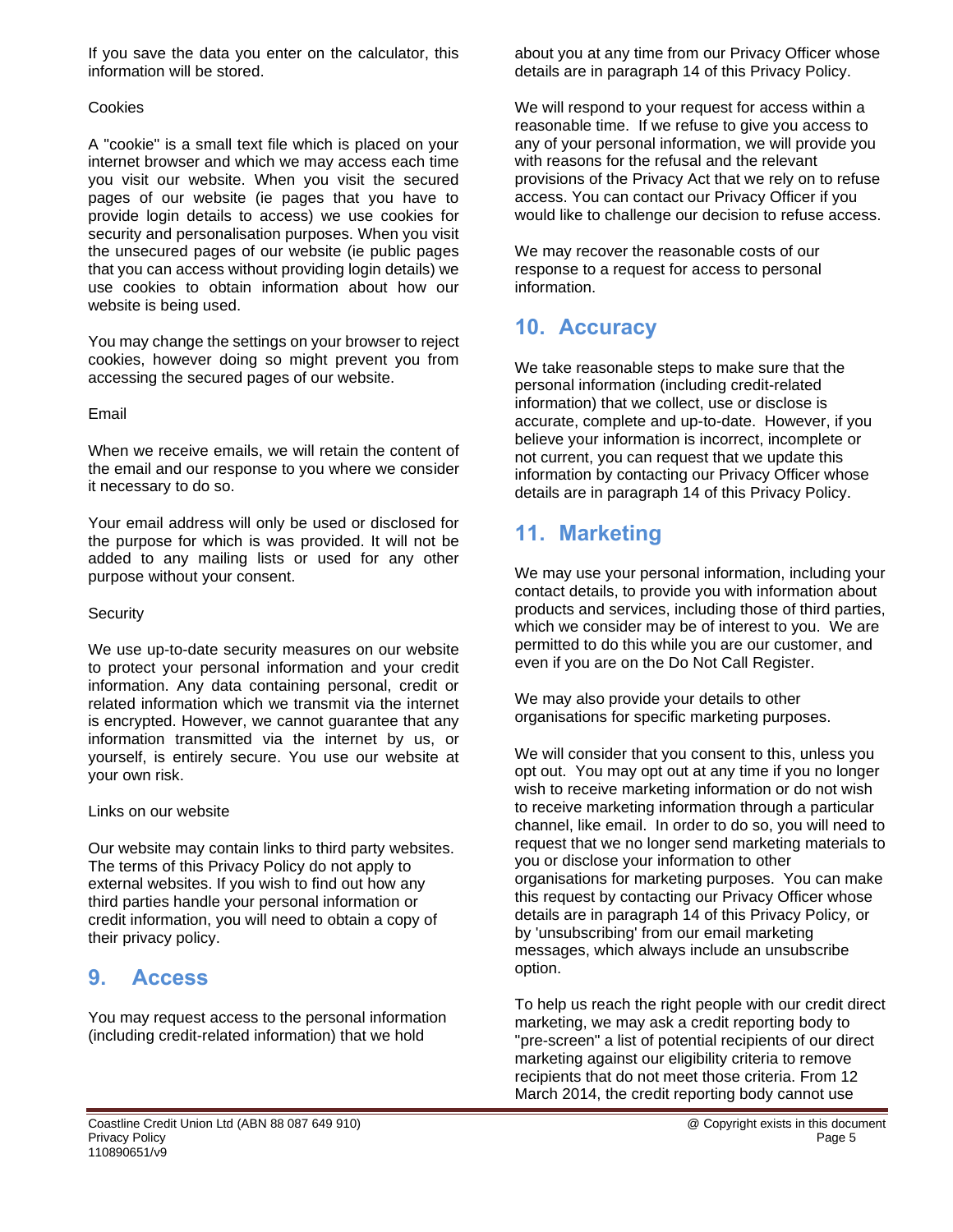information about your existing loans or repayment history in carrying out its pre-screening and it must destroy its pre-screening assessment once it has given us, or a contractor acting on our behalf, the list of eligible recipients. If you do not want your credit information used for pre-screening by a credit reporting body that holds credit information about you, you can opt-out by informing that credit reporting body, whose contact details are on their website.

# **12. Changes to the Privacy Policy**

We may make changes to this Privacy Policy from time to time (without notice to you) that are necessary for our business requirements or the law. Our current Privacy Policy is available on our website.

### **13. Questions and complaints**

If you have any questions, concerns or complaints about this Privacy Policy, or our handling of your personal information (including credit-related information), please contact our Privacy Officer whose details are in paragraph 14 of this Privacy Policy. You can also contact the Privacy Officer if you believe that the privacy of your personal information has been compromised or is not adequately protected. .

Once a complaint has been lodged, the Privacy Officer will respond to you as soon as possible. We will aim to deal with your complaint at the source of your complaint. If you are not satisfied with the response you receive, please let us know and our Internal Complaints Officer will investigate further and respond to you.

If you are still not satisfied, you can contact external bodies that deal with privacy complaints. This body is the Credit Ombudsman Service Limited which is our external dispute resolution scheme, the Federal Privacy Commissioner or, in the case of insurancerelated privacy complaints, the Australian Prudential Regulation Authority. Any of these bodies may forward your complaint to another external dispute resolution body if it considers the complaint would be better handled by that other body.

### **14. Risk Tolerance**

Hard Tolerance- No Legislative Breaches

### **15. Incident Reporting**

The Privacy Officer to complete and forward Incident Report to the Chief Risk Officer.

### **16. Escalation**

Breach Hard Tolerance- the Risk Committee to determine the significant of the incident and may either review, action and dispose or refer to the Board to review, action and dispose.

Australian Financial Complaints Authority, Post: GPO Box 3, Melbourne VIC 3001 Telephone: 1800 931 678 (free call) Website: www.afca.org.au

Australian Information Commissioner Post: GPO Box 5218 Sydney NSW 2001 Telephone: 1300 363 992 Website: [www.oaic.gov.au](http://www.oaic.gov.au/)

Australian Prudential Regulation Authority Post: GPO Box 9836, Sydney NSW 2001 Telephone: 1300 55 88 49 Website: [www.apra.gov.au](http://www.apra.gov.au/)

# **17. Privacy Officer**

Our Privacy Officer's contact details are:

| Address: | PO Box 3119,<br><b>West Kempsey NSW 2440</b> |
|----------|----------------------------------------------|
|          | Telephone: 1300 36 1066 or 02 6562 1066      |
| Email:   | privacy@coastline.com.au                     |

### **18. Disclaimer**

This Privacy Policy is provided for the purposes of information only. While we have taken care to ensure that it is accurate and current, we provide no guarantee as to its accuracy or currency. We accept no liability for loss or damage suffered as a result of reliance on the information provided in this Privacy Policy.